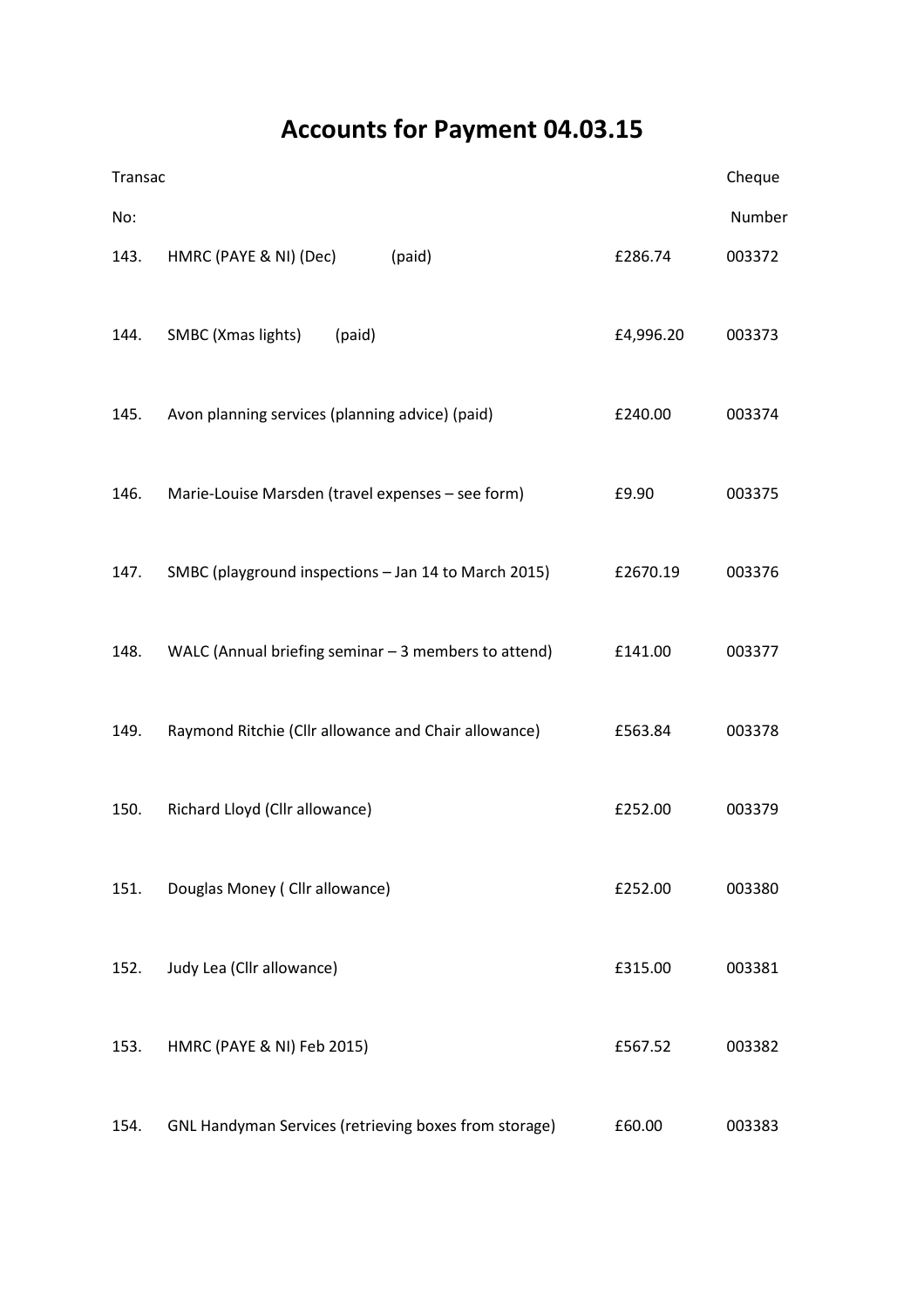## 155. GNL Handyman Services

| (remove dangerous fence panels/Willow park |                                                               | £40.00   | 003383 |
|--------------------------------------------|---------------------------------------------------------------|----------|--------|
| 156.                                       | Y A Domestic Services (refuse collection – rec grounds - Jan) | £200.00  | 003384 |
| 157.                                       | Y A Domestic Services (refuse collection - rec grounds - Feb) | £200.00  | 003384 |
| 158.                                       | SMBC (fixing swing - willow park)                             | £231.60  | 003385 |
| 159.                                       | Rotherham & Co                                                | £1901.00 | 003386 |
| 160.                                       | Y A Domestic Services (refuse collection - Cemetery - Jan)    | £50.00   | 00338  |
| 161.                                       | Y A Domestic Services (refuse collection - Cemetery - Feb)    | £50.00   | 0033   |

## 162. Number not used

| 163. | Edge Design (annual accounts software) | £435.00 |
|------|----------------------------------------|---------|
|      |                                        |         |
|      |                                        |         |

(Invoice not yet received)

## Direct Debits/Standing Orders

164. Clerks salary (Feb) 6. The same state of the same state of the state of the state of the state of the state of the state of the state of the state of the state of the state of the state of the state of the state of th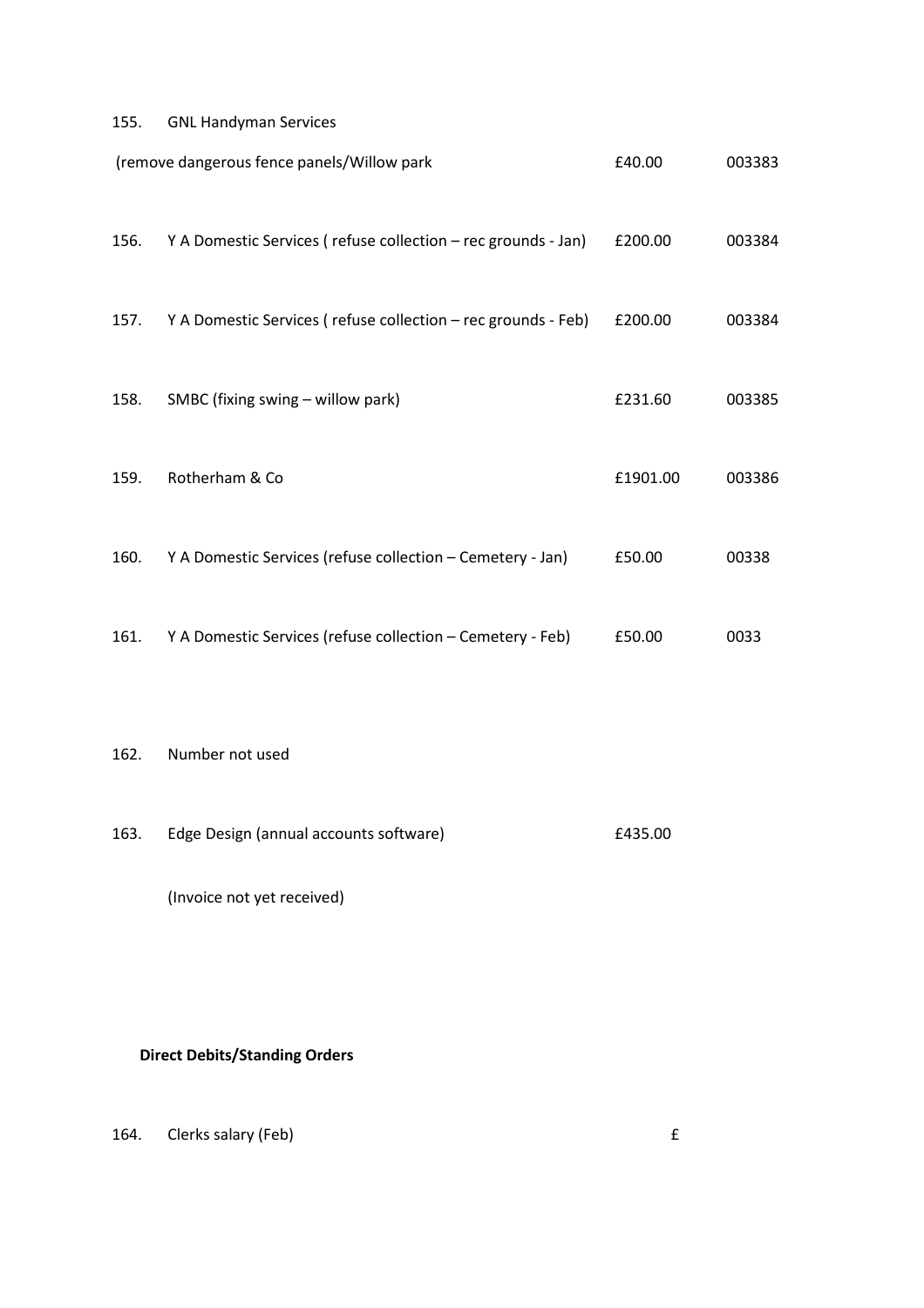| 165.                                                                        | West Midlands Pension Fund<br>(Feb)                                         | £286.90 |  |
|-----------------------------------------------------------------------------|-----------------------------------------------------------------------------|---------|--|
| 166.                                                                        | Mainstream Digital (inv-667724 - quarterly phone line (CCTV Jan-Apr) £55.10 |         |  |
| 167.                                                                        | Mainstream Digital (inv-667723 - call charges - Jan)                        | £3.22   |  |
| 168.                                                                        | Mainstream Digital (inv-672646 - quarterly internet Feb-May)                | £57.56  |  |
| 169.                                                                        | Mainstream Digital (inv-606129C - call charges - credit)                    | £-3.59  |  |
| 170.                                                                        | Mainstream Digital (inv-672524 - quarterly line rental -May)                | £52.03  |  |
| 171.                                                                        | Fortress (Waste removal - Cemetery/recreation grounds Feb)                  | £123.70 |  |
| 172.                                                                        | Fortress (Waste removal - Cemetery/recreation grounds Mar)                  | £123.70 |  |
| 173.                                                                        | Clerks salary (Mar)                                                         | £       |  |
| 174.                                                                        | West Midland Pension Fund (Mar)                                             | £286.90 |  |
|                                                                             |                                                                             |         |  |
| <b>Invoices Raised</b>                                                      |                                                                             |         |  |
| Cemetery                                                                    | Inv No's 86 - 93 (note invoice number 88 not used)                          | £2,395  |  |
| <b>Orders Placed</b>                                                        |                                                                             |         |  |
| <b>Cemetery - SMBC</b>                                                      |                                                                             |         |  |
| To sand, clean and paint benches, 14 at £55 per bench<br>Total cost £770.00 |                                                                             |         |  |